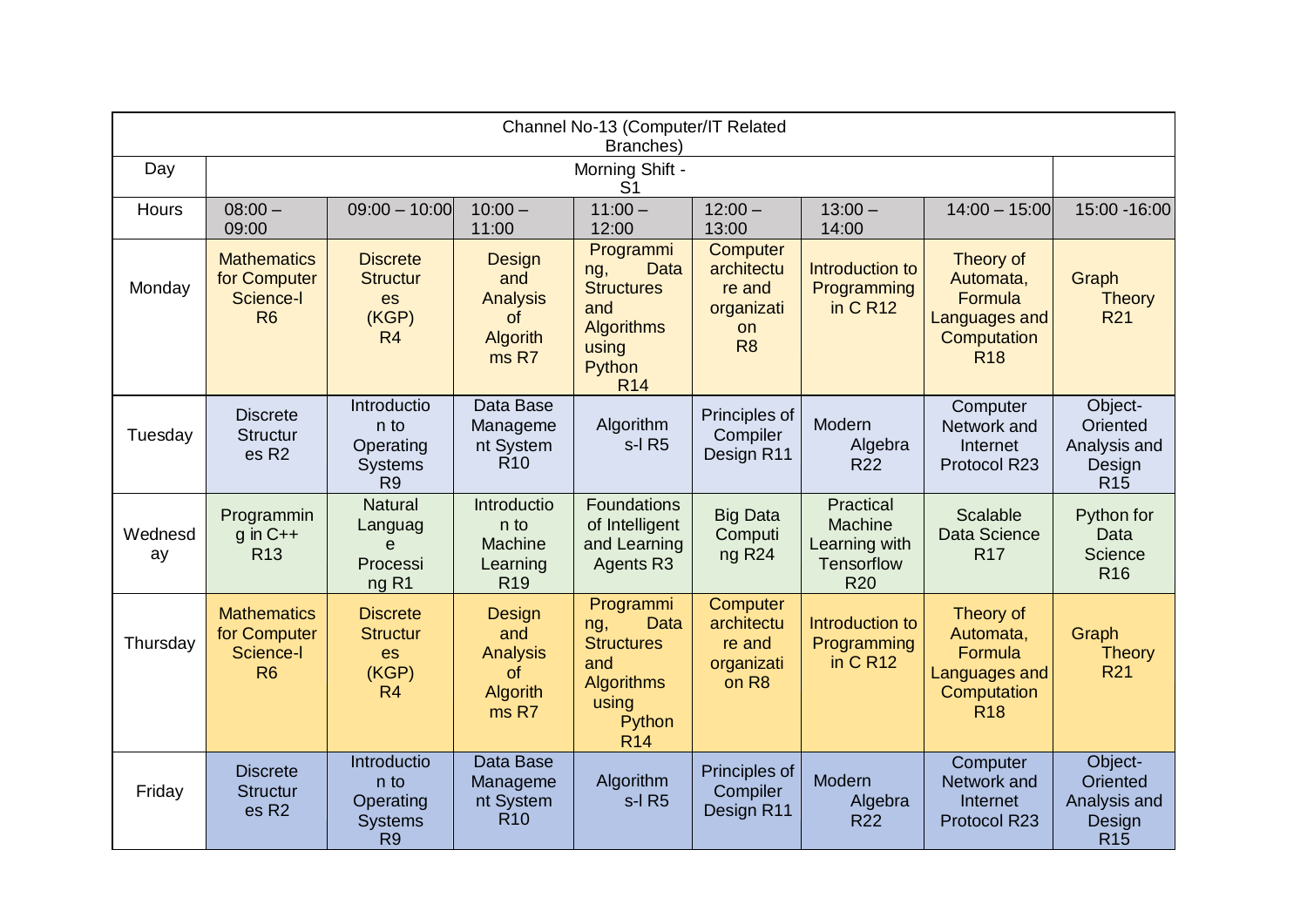| Saturday | Programmin<br>$g$ in $C++$<br>R <sub>13</sub> | <b>Natural</b><br>Languag<br>Processi<br>$nq$ R1 | <b>Introductio</b><br>n to<br><b>Machine</b><br>Learning<br>R <sub>19</sub> | <b>Foundations</b><br>of Intelligent<br>and Learning<br>Agents R3 | <b>Big Data</b><br>Computi<br>ng R <sub>24</sub> | Practical<br><b>Machine</b><br>Learning with<br><b>Tensorflow</b><br><b>R20</b> | Scalable<br>Data Science<br><b>R17</b> | Python for<br>Data<br>Science<br><b>R16</b> |
|----------|-----------------------------------------------|--------------------------------------------------|-----------------------------------------------------------------------------|-------------------------------------------------------------------|--------------------------------------------------|---------------------------------------------------------------------------------|----------------------------------------|---------------------------------------------|
| Sunday   |                                               |                                                  |                                                                             |                                                                   |                                                  |                                                                                 |                                        |                                             |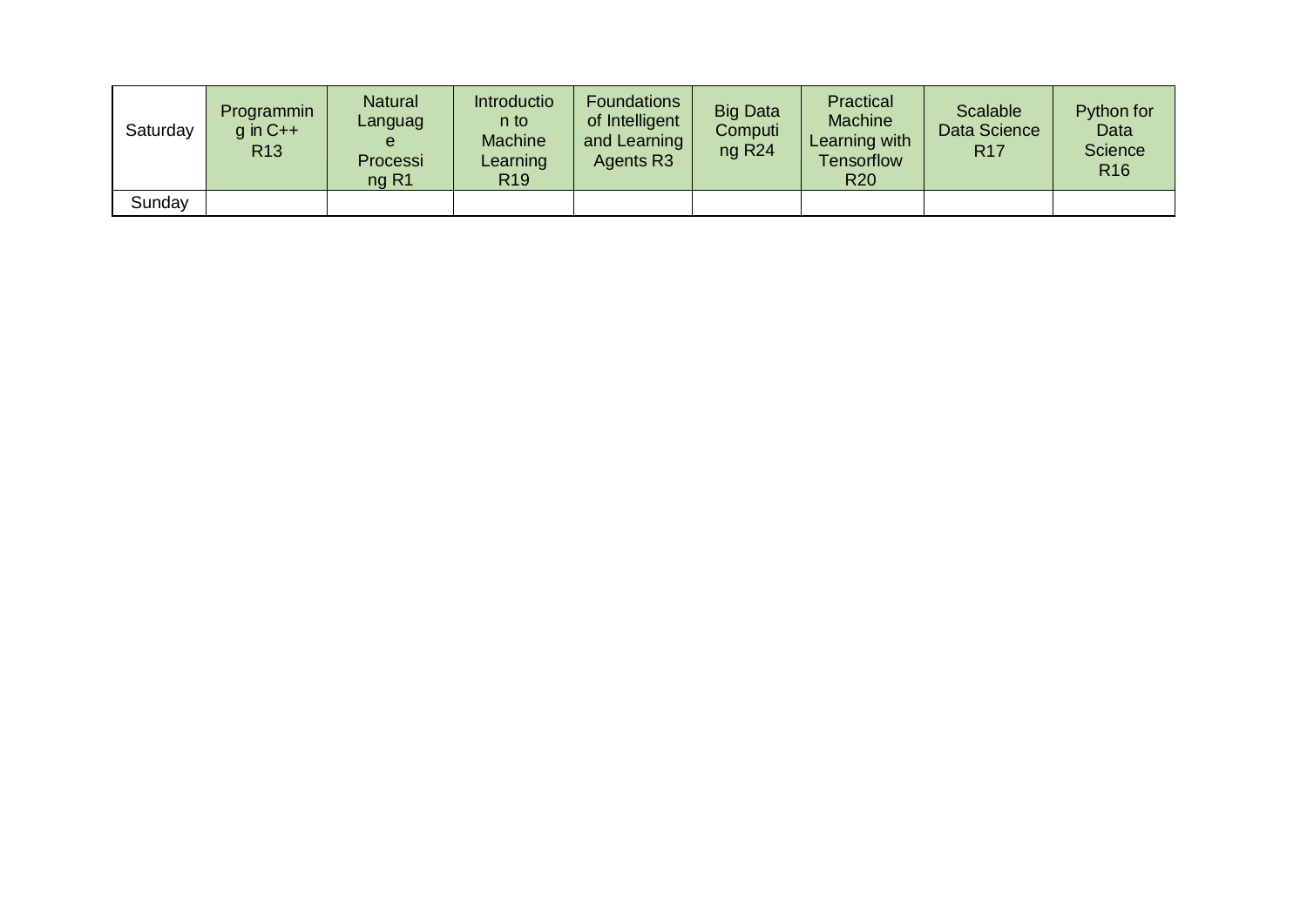| Channel No-13 (Computer/IT Related<br>Branches) |                                                                   |                                                                            |                                                                    |                                                                                                     |                                                                        |                                                                          |                                                                                 |                                                  |  |  |
|-------------------------------------------------|-------------------------------------------------------------------|----------------------------------------------------------------------------|--------------------------------------------------------------------|-----------------------------------------------------------------------------------------------------|------------------------------------------------------------------------|--------------------------------------------------------------------------|---------------------------------------------------------------------------------|--------------------------------------------------|--|--|
| Day                                             |                                                                   | Evening Shift-<br>S <sub>2</sub>                                           |                                                                    |                                                                                                     |                                                                        |                                                                          |                                                                                 |                                                  |  |  |
| Hours                                           | $16:00 -$<br>17:00                                                | $17:00 - 18:00$                                                            | $18:00 -$<br>19:00                                                 | $19:00 -$<br>20:00                                                                                  | $20:00 -$<br>21:00                                                     | $21:00 -$<br>22:00                                                       | $22:00 - 23:00$                                                                 | $23:00 -$<br>24:00                               |  |  |
| Monday                                          | <b>Mathematics</b><br>for Computer<br>Science-I<br>R <sub>6</sub> | <b>Discrete</b><br><b>Structur</b><br><b>es</b><br>(KGP)<br>R <sub>4</sub> | Design<br>and<br>Analysis<br><b>of</b><br><b>Algorith</b><br>ms R7 | Programmi<br>Data<br>ng,<br><b>Structures</b><br>and<br>Algorithms<br>using<br>Python<br><b>R14</b> | Computer<br>architectu<br>re and<br>organizati<br>on<br>R <sub>8</sub> | Introduction to<br>Programming<br>in $C$ R <sub>12</sub>                 | Theory of<br>Automata,<br>Formula<br>Languages and<br>Computation<br><b>R18</b> | Graph<br><b>Theory</b><br><b>R21</b>             |  |  |
| Tuesday                                         | <b>Mathematics</b><br>for Computer<br>Science-I<br>R <sub>6</sub> | <b>Discrete</b><br><b>Structur</b><br>es<br>(KGP)<br>R <sub>4</sub>        | Design<br>and<br><b>Analysis</b><br>of<br><b>Algorith</b><br>ms R7 | Programming<br>, Data<br><b>Structures</b><br>and<br>Algorithms<br>using Python<br>R <sub>14</sub>  | Computer<br>architecture<br>and<br>organization<br>R <sub>8</sub>      | Introduction to<br>Programming<br>in $C$ R <sub>12</sub>                 | Theory of<br>Automata,<br>Formula<br>Languages and<br>Computation<br><b>R18</b> | Graph<br><b>Theory</b><br><b>R21</b>             |  |  |
| Wednesd<br>ay                                   | <b>Mathematics</b><br>for Computer<br>Science-I<br>R <sub>6</sub> | <b>Discrete</b><br><b>Structur</b><br><b>es</b><br>(KGP)<br>R <sub>4</sub> | Design<br>and<br>Analysis<br>of<br>Algorith<br>ms R7               | Programming<br>, Data<br><b>Structures</b><br>and<br>Algorithms<br>using Python<br><b>R14</b>       | Computer<br>architecture<br>and<br>organization<br>R <sub>8</sub>      | Introduction to<br>Programming<br>in $C$ R <sub>12</sub>                 | Theory of<br>Automata,<br>Formula<br>Languages and<br>Computation<br><b>R18</b> | Graph<br>Theory<br><b>R21</b>                    |  |  |
| Thursday                                        | Programmin<br>$g$ in $C++$<br>R <sub>13</sub>                     | <b>Natural</b><br>Languag<br>e<br>Processi<br>ng R <sub>1</sub>            | Introductio<br>n to<br>Machine<br>Learning<br>R <sub>19</sub>      | <b>Foundations</b><br>of Intelligent<br>and<br>Learning<br>Agents R3                                | <b>Big Data</b><br>Computi<br>ng R <sub>24</sub>                       | Practical<br>Machine<br>Learning with<br><b>Tensorflow</b><br><b>R20</b> | <b>Scalable</b><br><b>Data Science</b><br><b>R17</b>                            | Python for<br>Data<br>Science<br>R <sub>16</sub> |  |  |
| Friday                                          | <b>Mathematics</b><br>for Computer<br>Science-I<br><b>R6</b>      | <b>Discrete</b><br><b>Structur</b><br>es<br>(KGP)<br>R4                    | Design<br>and<br><b>Analysis</b><br>of<br>Algorith<br>ms R7        | Programming<br>. Data<br><b>Structures</b><br>and<br><b>Algorithms</b><br>using Python              | Computer<br>architecture<br>and<br>organization<br>R <sub>8</sub>      | Introduction to<br>Programming<br>in CR <sub>12</sub>                    | Theory of<br>Automata,<br>Formula<br>Languages and<br>Computation<br><b>R18</b> | Graph<br><b>Theory</b><br><b>R21</b>             |  |  |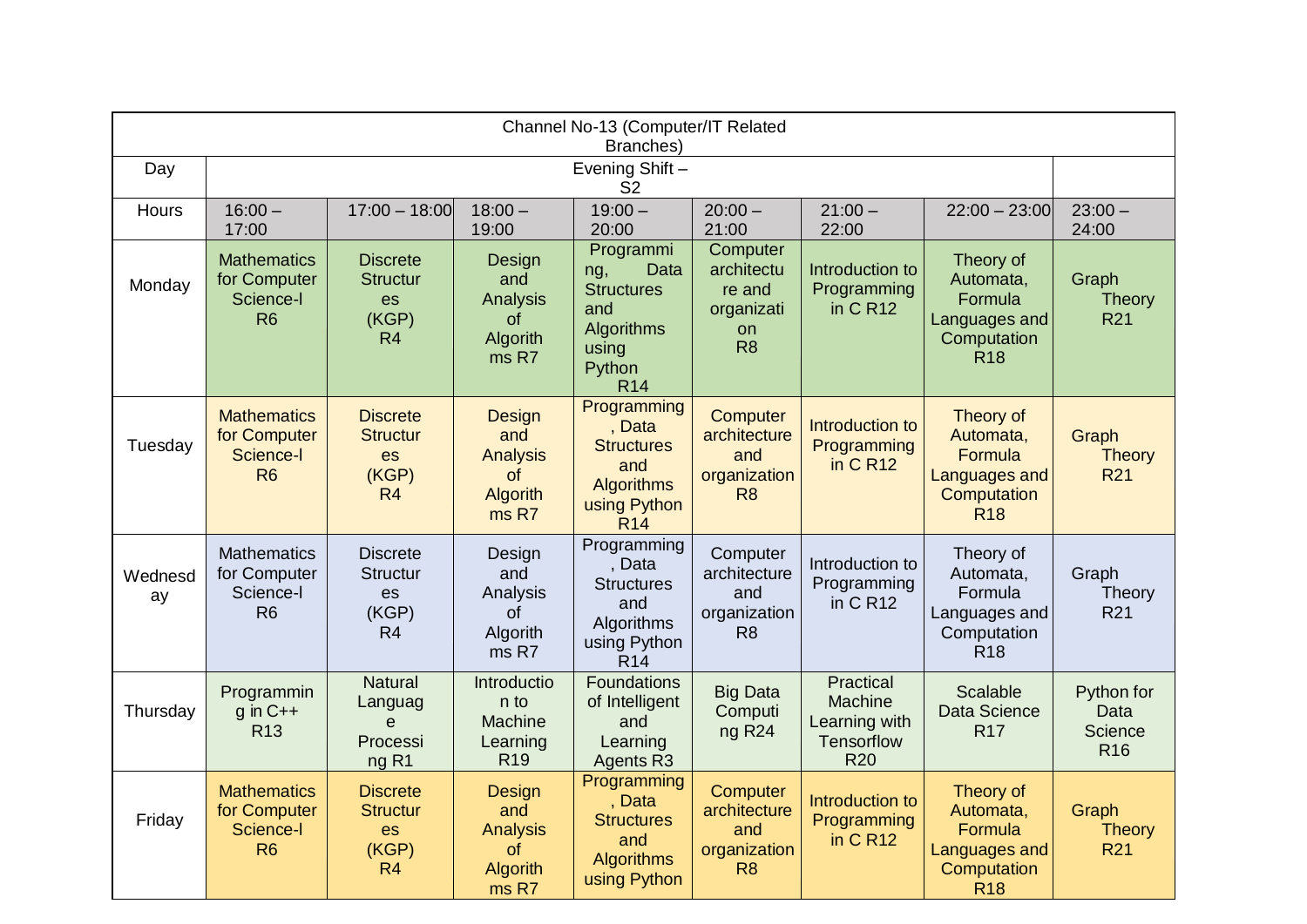|          |                                                         |                                                                      |                                                       | <b>R14</b>            |                                         |                                 |                                                     |                                                                  |
|----------|---------------------------------------------------------|----------------------------------------------------------------------|-------------------------------------------------------|-----------------------|-----------------------------------------|---------------------------------|-----------------------------------------------------|------------------------------------------------------------------|
| Saturday | <b>Discrete</b><br><b>Structur</b><br>es R <sub>2</sub> | Introductio<br>n to<br>Operating<br><b>Systems</b><br>R <sub>9</sub> | Data Base<br>Manageme<br>nt System<br>R <sub>10</sub> | Algorithm<br>$s-I R5$ | Principles of<br>Compiler<br>Design R11 | Modern<br>Algebra<br><b>R22</b> | Computer<br>Network and<br>Internet<br>Protocol R23 | Object-<br>Oriented<br>Analysis and<br>Design<br>R <sub>15</sub> |
| Sunday   |                                                         |                                                                      |                                                       |                       |                                         |                                 |                                                     |                                                                  |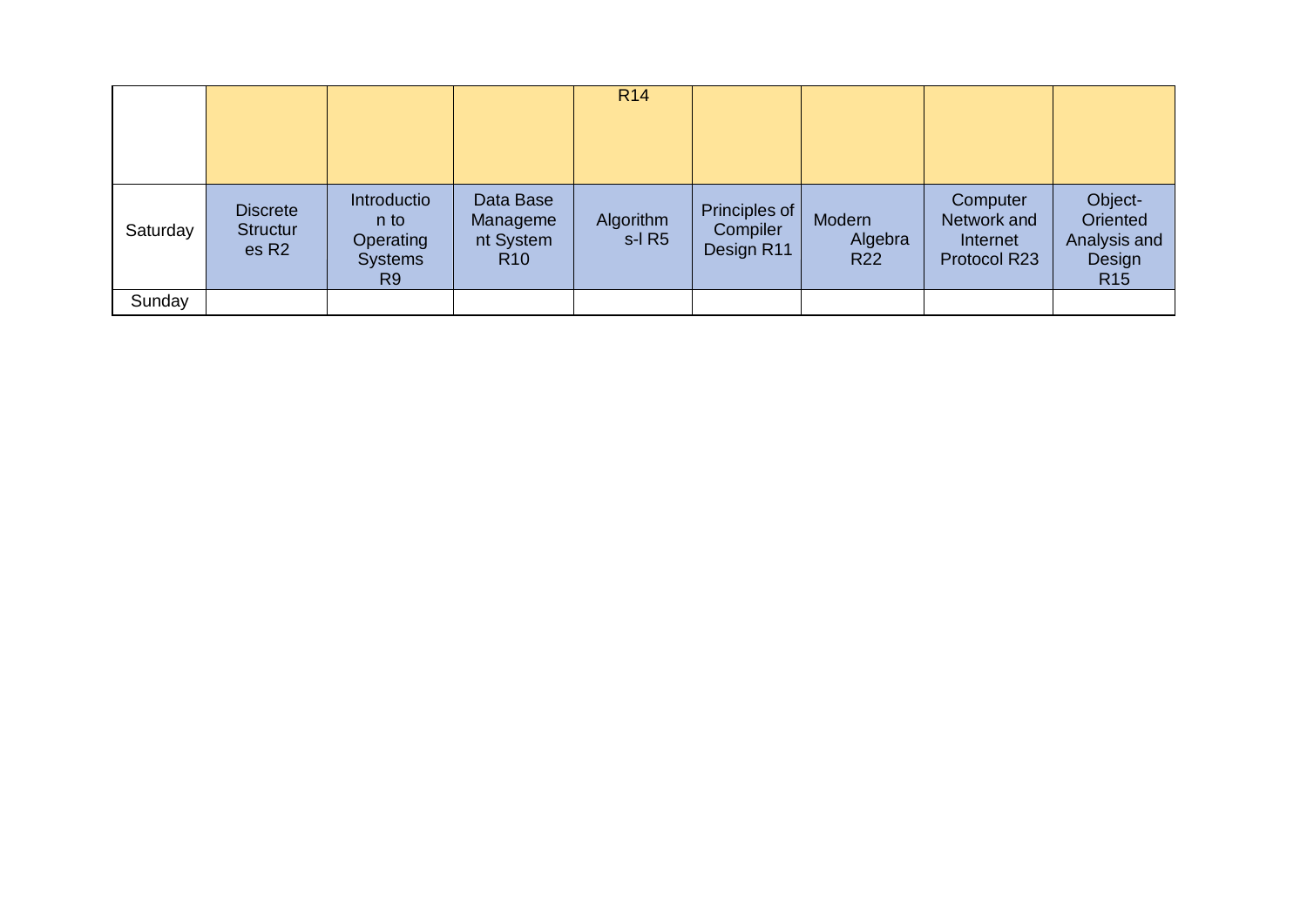| Channel No-13 (Computer/IT Related<br>Branches) |                                                                   |                                                                             |                                                                  |                                                                                                     |                                                                        |                                                                          |                                                                                 |                                                                    |  |  |
|-------------------------------------------------|-------------------------------------------------------------------|-----------------------------------------------------------------------------|------------------------------------------------------------------|-----------------------------------------------------------------------------------------------------|------------------------------------------------------------------------|--------------------------------------------------------------------------|---------------------------------------------------------------------------------|--------------------------------------------------------------------|--|--|
| Day                                             |                                                                   | Night Shift -<br>S <sub>3</sub>                                             |                                                                  |                                                                                                     |                                                                        |                                                                          |                                                                                 |                                                                    |  |  |
| Hours                                           | $00:00 -$<br>01:00                                                | $01:00 - 02:00$                                                             | $02:00 -$<br>03:00                                               | $03:00 -$<br>04:00                                                                                  | $04:00 -$<br>05:00                                                     | $05:00 -$<br>06:00                                                       | $06:00 - 07:00$                                                                 | $07:00 -$<br>08:00                                                 |  |  |
| Monday                                          | <b>Mathematics</b><br>for Computer<br>Science-I<br>R <sub>6</sub> | <b>Discrete</b><br><b>Structur</b><br><b>es</b><br>(KGP)<br>R <sub>4</sub>  | Design<br>and<br>Analysis<br>of<br>Algorith<br>ms R7             | Programmi<br>Data<br>ng,<br><b>Structures</b><br>and<br>Algorithms<br>using<br>Python<br><b>R14</b> | Computer<br>architectu<br>re and<br>organizati<br>on<br>R <sub>8</sub> | Introduction to<br>Programming<br>in C R12                               | Theory of<br>Automata,<br>Formula<br>Languages and<br>Computation<br><b>R18</b> | Graph<br><b>Theory</b><br><b>R21</b>                               |  |  |
| Tuesday                                         | <b>Discrete</b><br><b>Structur</b><br>es R <sub>2</sub>           | Introductio<br>n to<br>Operating<br><b>Systems</b><br>R <sub>9</sub>        | <b>Data Base</b><br>Manageme<br>nt System<br><b>R10</b>          | Algorithm<br>s-I R5                                                                                 | Principles of<br>Compiler<br>Design R11                                | Modern<br>Algebra<br><b>R22</b>                                          | Computer<br>Network and<br>Internet<br><b>Protocol R23</b>                      | Object-<br>Oriented<br>Analysis and<br>Design<br><b>R15</b>        |  |  |
| Wednesd<br>ay                                   | <b>Discrete</b><br><b>Structur</b><br>es R <sub>2</sub>           | <b>Introductio</b><br>n to<br>Operating<br><b>Systems</b><br>R <sub>9</sub> | <b>Data Base</b><br>Manageme<br>nt System<br><b>R10</b>          | Algorithm<br>$s-I$ R5                                                                               | Principles of<br><b>Compiler</b><br>Design R11                         | <b>Modern</b><br>Algebra<br><b>R22</b>                                   | Computer<br><b>Network and</b><br><b>Internet</b><br><b>Protocol R23</b>        | Object-<br><b>Oriented</b><br>Analysis and<br>Design<br><b>R15</b> |  |  |
| Thursday                                        | <b>Discrete</b><br><b>Structur</b><br>es R <sub>2</sub>           | Introductio<br>n to<br>Operating<br><b>Systems</b><br>R <sub>9</sub>        | Data Base<br>Manageme<br>nt System<br>R <sub>10</sub>            | Algorithm<br>s-I R5                                                                                 | Principles of<br>Compiler<br>Design R11                                | Modern<br>Algebra<br><b>R22</b>                                          | Computer<br>Network and<br>Internet<br>Protocol R23                             | Object-<br>Oriented<br>Analysis and<br>Design<br>R <sub>15</sub>   |  |  |
| Friday                                          | Programmin<br>$g$ in $C++$<br>R <sub>13</sub>                     | <b>Natural</b><br>Languag<br>e<br>Processi<br>ng R <sub>1</sub>             | Introductio<br>n to<br>Machine<br>Learning<br>R <sub>19</sub>    | <b>Foundations</b><br>of Intelligent<br>and<br>Learning<br>Agents R3                                | <b>Big Data</b><br>Computi<br>ng R <sub>24</sub>                       | Practical<br>Machine<br>Learning with<br><b>Tensorflow</b><br><b>R20</b> | <b>Scalable</b><br><b>Data Science</b><br><b>R17</b>                            | Python for<br>Data<br><b>Science</b><br><b>R16</b>                 |  |  |
| Saturday                                        | <b>Mathematics</b><br>for Computer<br>Science-I<br>R <sub>6</sub> | <b>Discrete</b><br><b>Structur</b><br>es<br>(KGP)<br>R <sub>4</sub>         | Design<br>and<br><b>Analysis</b><br><b>of</b><br><b>Algorith</b> | Programming<br><b>Data</b><br><b>Structures</b><br>and                                              | Computer<br>architecture<br>and<br>organization<br>R <sub>8</sub>      | Introduction to<br>Programming<br>in C R12                               | Theory of<br>Automata,<br>Formula<br>Languages and<br>Computation               | Graph<br><b>Theory</b><br>R <sub>21</sub>                          |  |  |